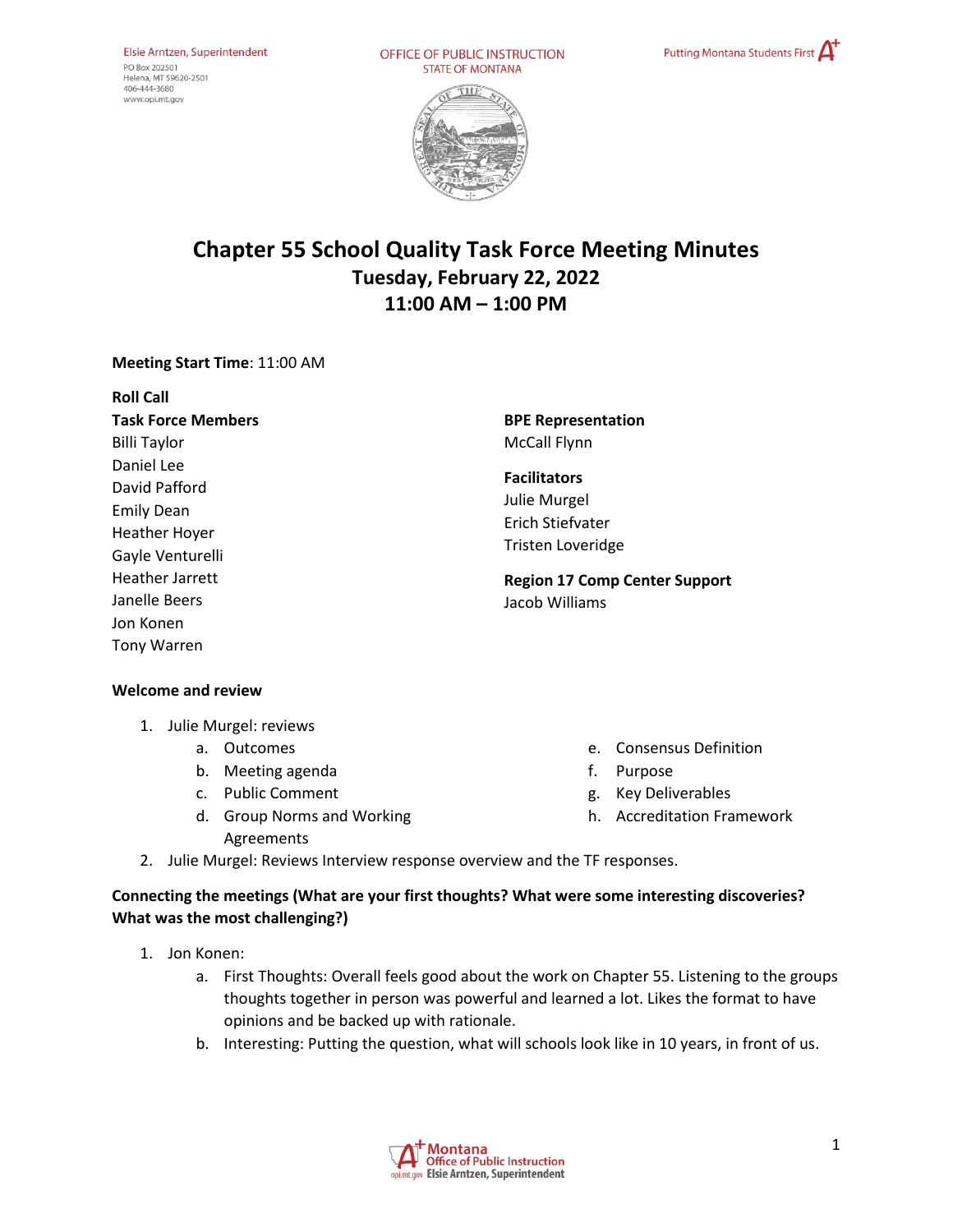- c. Difficult: It is difficult to decide what we need to be ready for. Our job is to think of how to equip students with the tools they need to get them ready for an environment we don't know about yet.
- 2. McCall Flynn:
	- a. First Thoughts: How large Ch55 is and how much goes into the Accreditation Process. Initially was worried about how we can do this in a hybrid setting. But has found it is going well.
	- b. Interesting: We seem to have the right people at the table. We're having good conversations and different perspectives are brought forward.
	- c. Difficult: Because we are not working in the rules, to see them and have conversations, it is difficult to sit back and watch the process happen before red lining begins.
- 3. Gayle Venturelli:
	- a. First Thoughts: How important it is to have knowledgeable school board members. Often board members are asked to vote on something but may not fully understand.
	- b. Difficult: Feels overwhelmed with the importance of accreditation. How do we educate a school board? She can see creating a list and outline folder for board members. This is the foundation for public education.
- 4. Heather Hoyer:
	- a. First Thoughts: This is a huge job, and it is mind blowing that it is only done every 10 years. 10 years seems like a long time when we look at the changes that happen.
	- b. Interesting: Enjoys hearing the viewpoints from everyone especially with the many different backgrounds the group has.
	- c. Difficult: having conversations to gather input and insight take longer than anticipated because background knowledge is not already known.
- 5. Janelle Beers:
	- a. First Thoughts: This is a monumental task. Ch55 covers a lot and there are many pieces of the puzzle. There can be a domino effect in changing one thing, thinking about what may change because of it.
	- b. Interesting: Came to the conversation knowing she would look at the small school view. She is happy we're all working towards the same goals regardless of school size.
	- c. Difficult: Looking at flexibility vs. accountability, how do we allow schools to be flexible but still hold them accountable to the minimum standard.
- 6. Daniel Lee:
	- a. First Thoughts: How immense and important this work is. Whatever we do will have a lasting impact.
	- b. Interesting: Read the article ["An Analysis of School Quality Accountability Rules in](https://drive.google.com/file/d/1Z6F0uKxCd1K7l1dhQ3yQrthLotsbeIK5/view)  [Montana"](https://drive.google.com/file/d/1Z6F0uKxCd1K7l1dhQ3yQrthLotsbeIK5/view). Raises several important questions and suggestions. Would encourage the group to spend some time with the document.
	- c. Difficult: Difficult to decide what rules to keep, modify, or remove.
- 7. Heather Jarrett:
	- a. First Thoughts: The importance of the task and impact this task has on every school size.
	- b. Interesting: They way in which everyone at the table thinks about Ch55. The in-person meeting was very good because everyone at the table thinks a little differently.

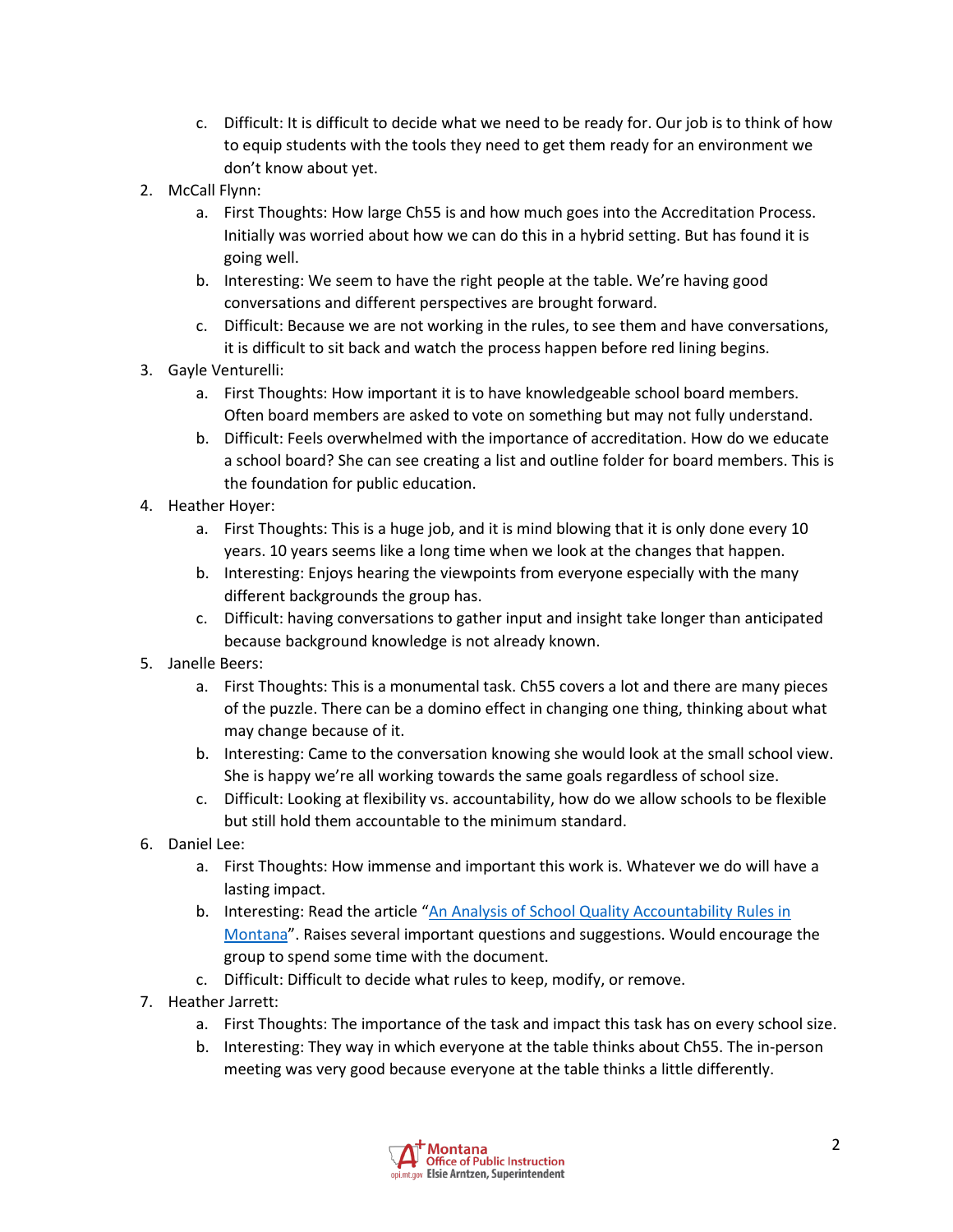- c. Difficult: the thought of what changes to make or what to cut is so hard. The way things have been stated could be refined.
- 8. Billi Taylor:
	- a. First Thoughts: Such an important piece of our education.
	- b. Interesting: How detailed MT accreditation is and ensuring that a full array of stakeholders is represented in our decisions and recommendations.
	- c. Difficult: Balancing accountability and flexibility. The uniqueness of each school is recognized and encouraged but also ensuring they are held accountable.
- 9. Tony Warren:
	- a. First Thoughts: In rural central MT where it is challenging to recruit and keep teachers and thinking of the needs there will be in the coming 10 years in staffing.
	- b. Interesting: Thinks we need as much flexibility as possible but understands we need to hold everyone accountable.
	- c. Difficult: Has been a steep learning curve. Has learned a lot over the last month and looks forward to working with the group in person next month.
- 10. Emily Dean:
	- a. First Thoughts: Continuing to keep in mind we are developing and updating the baseline. It is important to keep this in mind.
	- b. Interesting: Preserving the flexibilities that currently exist for schools in Montana
	- c. Difficult: Difficult when looking at the question of accreditation and if it means success. The baseline is different than the definition of success. Coming from the classroom it can be difficult because high expectations were a part of the classroom, but this does not mean that if every student was not successful in a classroom it doesn't mean it did not merit accreditation.
- 11. David Pafford:
	- a. First Thoughts: His 26 years in the Marine Core must not have taught him anything because he volunteered for this TF but feels a bit out of his realm. He has learned a lot and looks forward to continuing.
	- b. Interesting: Looking at other states accreditation processes. The processes are different state to state and most utilize third party evaluators.
	- c. Difficult: Stakeholders and community do not understand the importance of accreditation. Difficult to help them understand the importance. He also feels it is difficult to put all these pieces together in a way the public will be able to understand and support.

#### **Finalize Field Survey**

- 1. Select the role that best describes your relationship to Montana K-12 schools
	- a. Emily Dean: If we are including constituencies that are not responsible for ensuring schools meet accreditation this should be two different surveys. It makes sense for this survey to go out to teachers, staff, administrators, school board members, and those employed in the districts. It does not make sense to include students, parents, community members, and business leaders. It will skew results as we are not pulling methodology to find examples of what the broader public believes. She urges two separate surveys and have a pulling firm to find what the public believes.

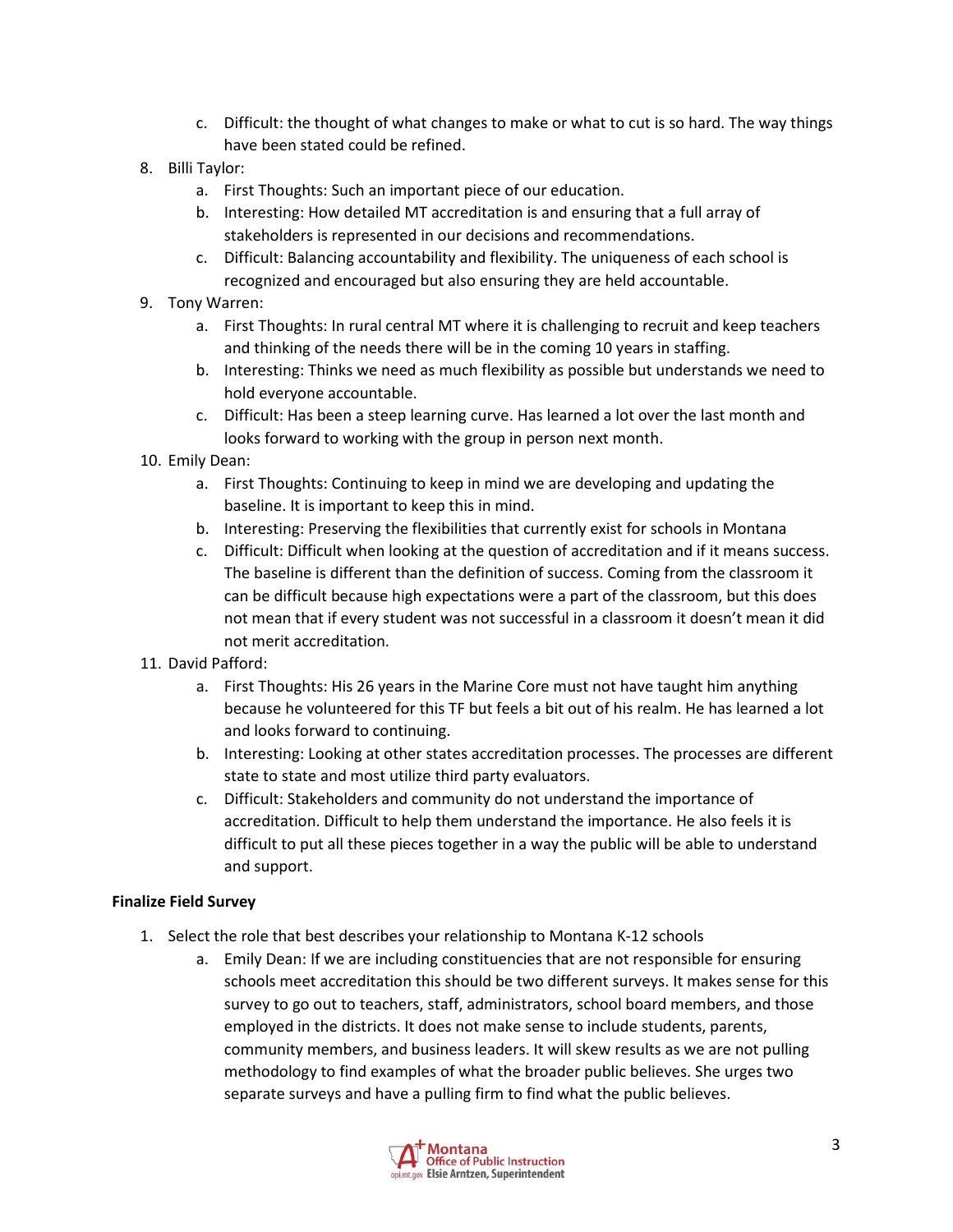- b. David Pafford: Reviewed the survey as a community member and marked don't know on well over half of the questions. He was unsure the content of the question and what some of the questions meant.
- c. Daniel Lee: This question is trying to identify broadly who is taking this survey. He suggests italicizing "best describes" so the individual understands how to make their option. Does not think that if an individual does not directly work with schools, they do not have an opinion about the accreditation of schools. We cannot just assume those individuals will be unable to complete this survey.
- d. Jacob Williams: Asks Emily for clarification if she is asking for two completely different surveys or if the community survey would be handled in a different manner.
	- i. Emily: Does not mean two different surveys rather administering the surveys differently. We know how to get ahold of every person that works for a school district or an elected leader. We don't know how to contact every community member. We should use a pulling methodology to ensure results that will provide a consistent view about what a community is saying. Combining the two together, the survey results may not show the information the TF needs to act on.
	- ii. Julie: Is hearing what Emily is saying. Is there a way to sort the data the responses by group?
	- iii. Jacob: Once the data is collected, we can disaggregate the data based on the responses.
	- iv. Emily: worries that even when the data is disaggregated the survey will not be showing accurate data about what the communities think because distribution is not large enough. We will not have enough responses unless we pull a sample size, ensuring we're meeting all criteria that meet quality needs and then move from there. Pulling in MT is not that expensive so it should not be unreasonable.
		- 1. Jon Konen: Agrees with Emily
- e. Daniel Lee: Feels these categories are fine for a general idea but does see what Emily is saying. He asks if the purpose of the survey is to get a feel what all people from all categories on the survey.
- f. David Pafford: Are we going to have them mark only one or any of the best?
	- i. Jacob: will have them mark only one. While an individual can fit into multiple categories, we want them to mark based on the lens they will be completing the survey.
- g. Jacob: Julie can you speak to the purpose?
	- i. Julie: A general survey to inform the TF around what to focus on as we move to start red lining rule. The purpose is not to report out on how a group of stakeholders feel on accreditation, rather to guide the TF in the next steps.
- h. Janelle: How are we planning to get this survey out?
	- i. Julie: Was planning to get the link out to the different communication methods the OPI has but based on our conversation will rethink the best method to do this.
- i. Daniel: Thought this item was to get an idea who the general respondents are in this survey. It does not suggest that we can draw an inference if they answer one way.

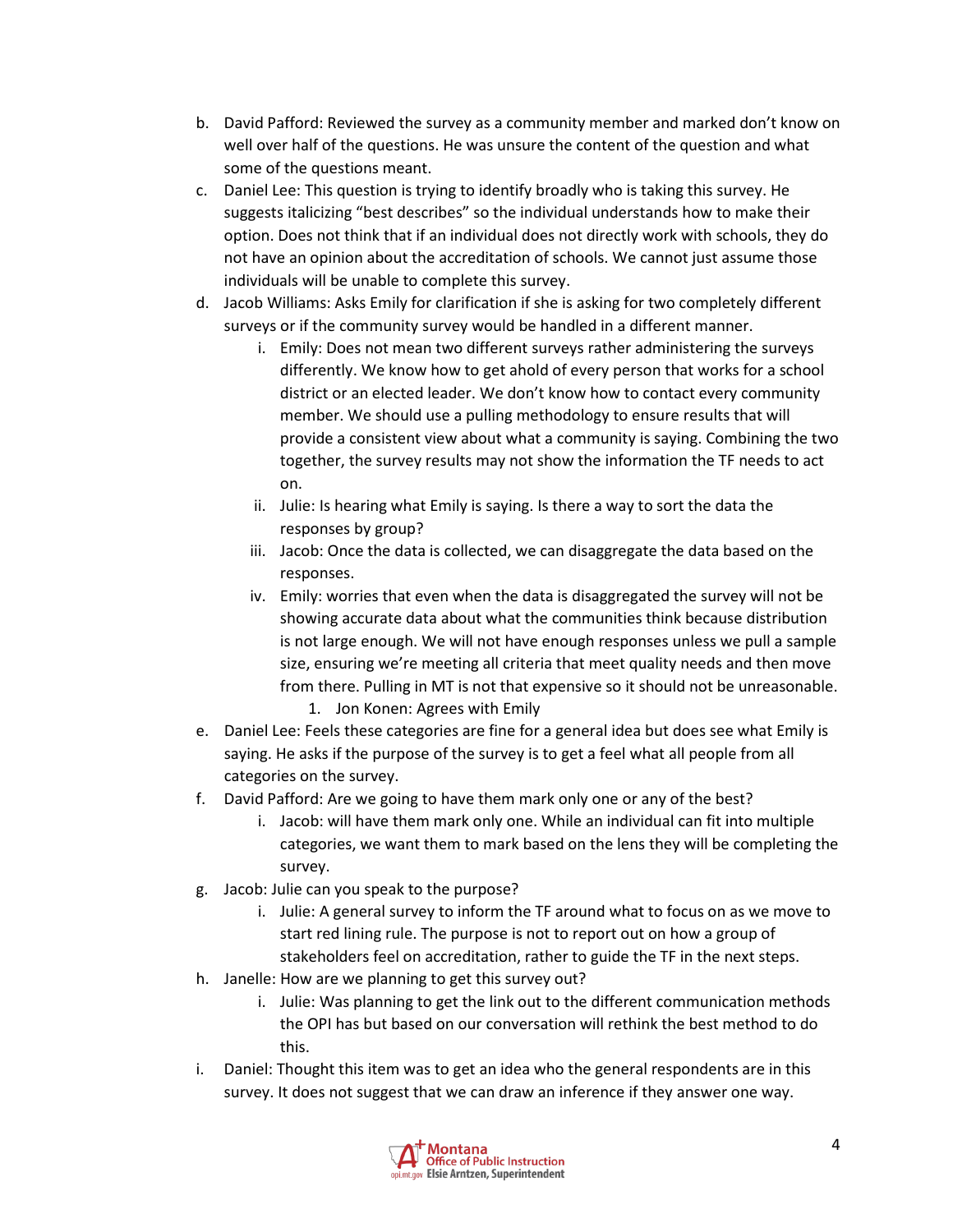- 2. How important do you think the following items related to SCHOOL PERFORMANCE are to determining K-12 school quality?
	- a. Heather Jarrett: On the second option (How much students increase their state test scores from year to year), would prefer to see a growth question because of the discussions the TF has had on growth.
		- i. Erich makes suggested changes.
		- ii. Billi Taylor: This question throws her off. Students are testing toward different degree of standards each year. How is the comparison between grades comparable to ask about growth or increasing their scores?
		- iii. Jacob Williams: this could be changed to schools to see the measurement of a cohort of third graders because we are looking at school performance. But this is a nuance people may not understand.
		- iv. Billi: Assessments such as NWEA/MAP scores offer data that show the growth, but state tests don't necessarily offer that data.
		- v. Julie: We do measure growth on the statewide summative assessments in the federal accountability system. But we do not use individual formative assessments when we measure that growth. We can measure how much a group of third graders grew into fourth grade compared to other schools but not individual students.
		- vi. Jacob: What we want to measure here do respondents think growth is important and not be so concerned with the logistics and calculations of that growth.
	- b. Heather Hoyer: Have we settled on a five-point Likert scale, or should we go to a four point so respondents cannot ride the middle option so easily.
		- i. Julie Murgel: It would be fine to change to a four-point scale although we should describe the options such as extremely important to extremely unimportant and the options in between.
	- c. David Pafford: Is there a question that includes the percentage of students that graduate on time? Do we need to define on time?
		- i. Jacob: It seems like an overlap with High School Graduation rates. Maybe one can be eliminated.
		- ii. David: Would agree with that. His concern is if the respondents know what on time graduation looks like.
		- iii. Heather H: On time graduation, for some districts, it is important that they differentiate to the school board the difference between students that stay to finish their diploma if extra time is needed vs those that finish on time. The completion rate vs the on-time graduation rate.
		- iv. Gayle: Both are important. It is important to know why students are quitting and how to bring them back.
		- v. David: To let the pendulum swing back in the other direction, how can we track the number of students that complete the 12 years early?
			- 1. Jacob: They would be included within 4 years

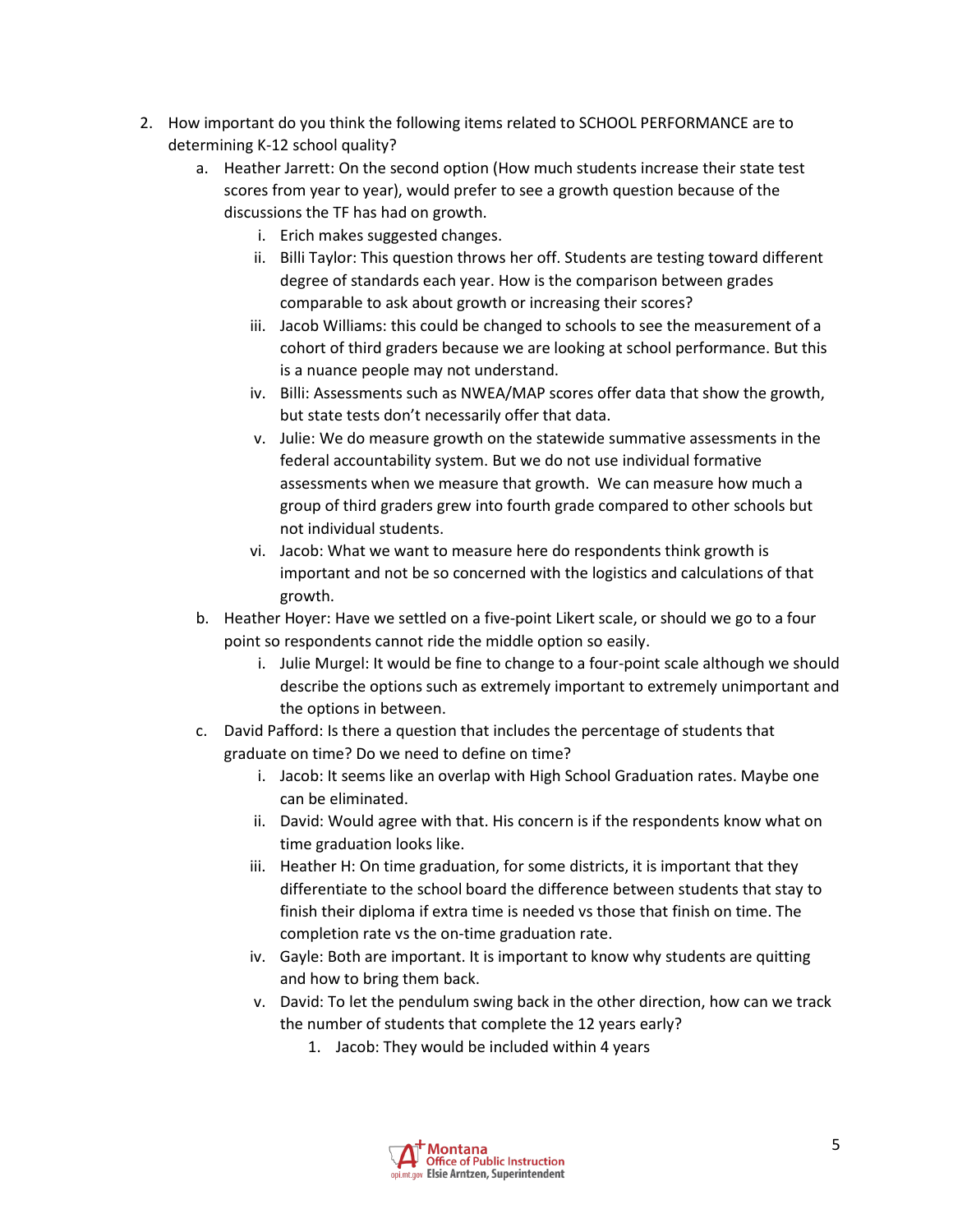- vi. Janelle: She is unsure if this is important either way, we are asking if this is a part of a quality school. Respondents may not be considering specifics of these questions and thinks both options can be included.
- 3. How important do you think each of the following items related to SCHOOL STAFF are to K-12 school quality?
	- a. Heather Hoyer: (Average length of time staff stay at school) While we think of this as longevity, respondents may be thinking of the time spent at school in a day. Suggests using "employment" rather than "time".
	- b. Heather Jarrett: Has a question about the language "properly licensed" vs "certified".
		- i. Jacob: "certified" would be in the area that you teach. Suggests we can change "certified" to "properly licensed"
		- ii. Heather: Yes, it's best to have consistency throughout.
- 4. How important do you think having the following SCHOOL POLICY/PROGRAMS requirements are to K-12 school quality?
	- a. Heather Hoyer: (Rules to help create a positive school climate) If we're thinking of PBIS and MBI they do not use the term "rules" they use the term "expectations".
		- i. Jacob: Is putting an expectation in a chapter different than a rule?
		- ii. Julie: This is a good point. Rules might also mean disciplinary rules. She doesn't think that is what the essence of this question is.
		- iii. Jacob: suggests "program requirements"
		- iv. Gayle Venturelli: Suggests "programs"
		- v. Jacob: when we ask these questions it reminds him of the report that David had mentioned earlier. Thinking about the language that is aspirational or mandates for schools. Are we asking for you should or have to have these things in place?
		- vi. Julie: Thinks guidelines will work for the purpose of the question.
	- b. David Pafford: (Board of trustee's policy requirements) What is this? What are we asking here? Are we saying how important district policies are?
		- i. Julie: These are already included in the 700s.
		- ii. David: We must do certain things anyway whether the public thinks they are important or not.
		- iii. Jacob: The survey is asking if these requirements are essential in Ch55 or if they should be somewhere else.
		- iv. Erich: Suggests "requirements for…"
		- v. David: Suggests "district policies requirements for…"
		- vi. Gayle: These policies are required by law. It would be interesting to see what the public's knowledge of the board's requirements. She sees how this would be confusing.
		- vii. Julie: reviews 10.55.701 BOARD OF TRUSTEES.
		- viii. Jacob: The question is whether these policies exist in law. We're looking if it essential that these policies exist in Ch55 to ensure quality schools.
		- ix. Erich: Suggests "policy requirements for boards of trustees"
		- x. Julie: Asks the TF if we should keep it or take it out.
		- xi. David: Perhaps the don't know option will take care of the confusion.
	- c. Erich: (Limiting class size) Wants to clarify that the language is clear on this question.

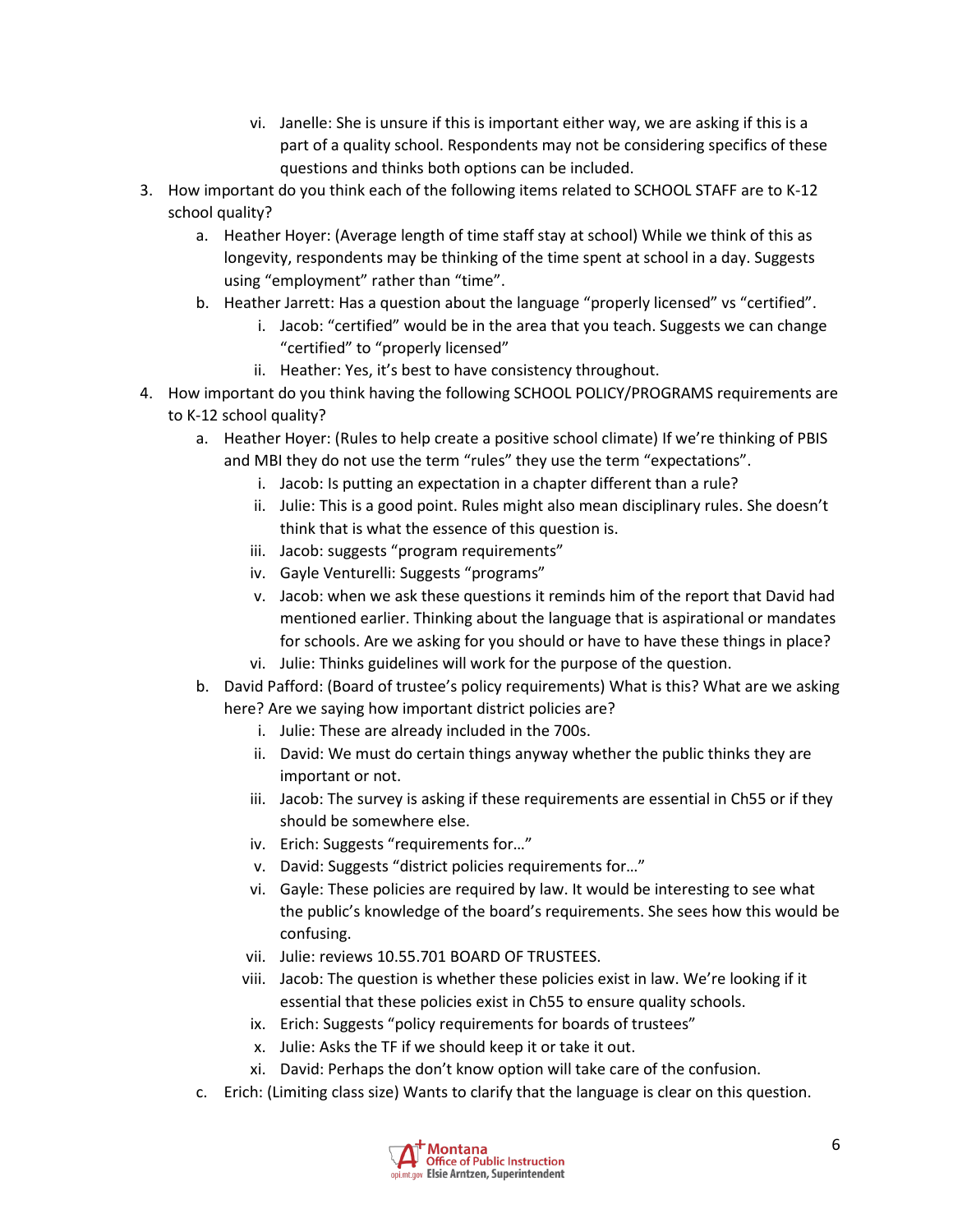- i. Erich: suggests "class size limits"
- 5. How should Montana collect information from K-12 schools when monitoring necessary components of school quality?
	- a. TF has no discussion for this question
- 6. Which K-12 schools should be monitored for having components of school quality?
	- a. TF has no discussion for this question
- 7. How frequently should Montana check if K-12 schools have all the necessary components for quality in place?
	- a. David Pafford: Should this survey include a hyperlink for the Accreditation info on OPI website?
		- i. Jacob Williams: The survey will include a link to the Ch55 ARM as it is the most current version of the language.
- 8. Jacob Williams: Asks the TF if the two questions on the effectiveness of the process should be taken out or not.
	- a. How effective are the established procedures and schedules for reviewing the accreditation status of each K-12 school at ensuring school quality?
	- b. How effective are the current assurance standards (minimal standards of quality education program) in supporting positive student outcomes?
		- i. Julie Murgel: Recommends that the TF consider taking them out.
		- ii. Billi Taylor: She does not think these questions are needed. They may be difficult for respondents to read and give feedback on.
			- 1. Heather Hoyer: Agrees
- 9. Jacob Williams: Asks the TF if the following open-ended questions should be left in the survey, taken out, or left as optional?
	- a. What do you like most about Montana's K-12 school accreditation system?
	- b. What do you like least about Montana's K-12 accreditation system?
	- c. What changes would most improve Montana's K-12 school accreditation system?
		- i. David Pafford: comments these finals ones are at the max time of interest.
		- ii. Erich: Suggests leaving them in since they are optional.
			- 1. Jacob: suggests if they are left in, we include (optional) to ensure respondents know they are optional.
- 10. Julie Murgel: Asks if the TF have any additional thoughts on distribution?
	- a. TF has no additional comments

# **Build Initial Workplan for Rule Revision**

- 1. Julie Murgel: reviews the timeline and upcoming Negotiated Rule Making committee meeting schedule.
- 2. Julie Murgel: reviews a sample content memorandum conceptual changes and examples.

#### **Next Steps**

- 1. Homework:
	- a. Read and review research compiled by the Region 17 Comp Center
		- i. State Accreditation Scan